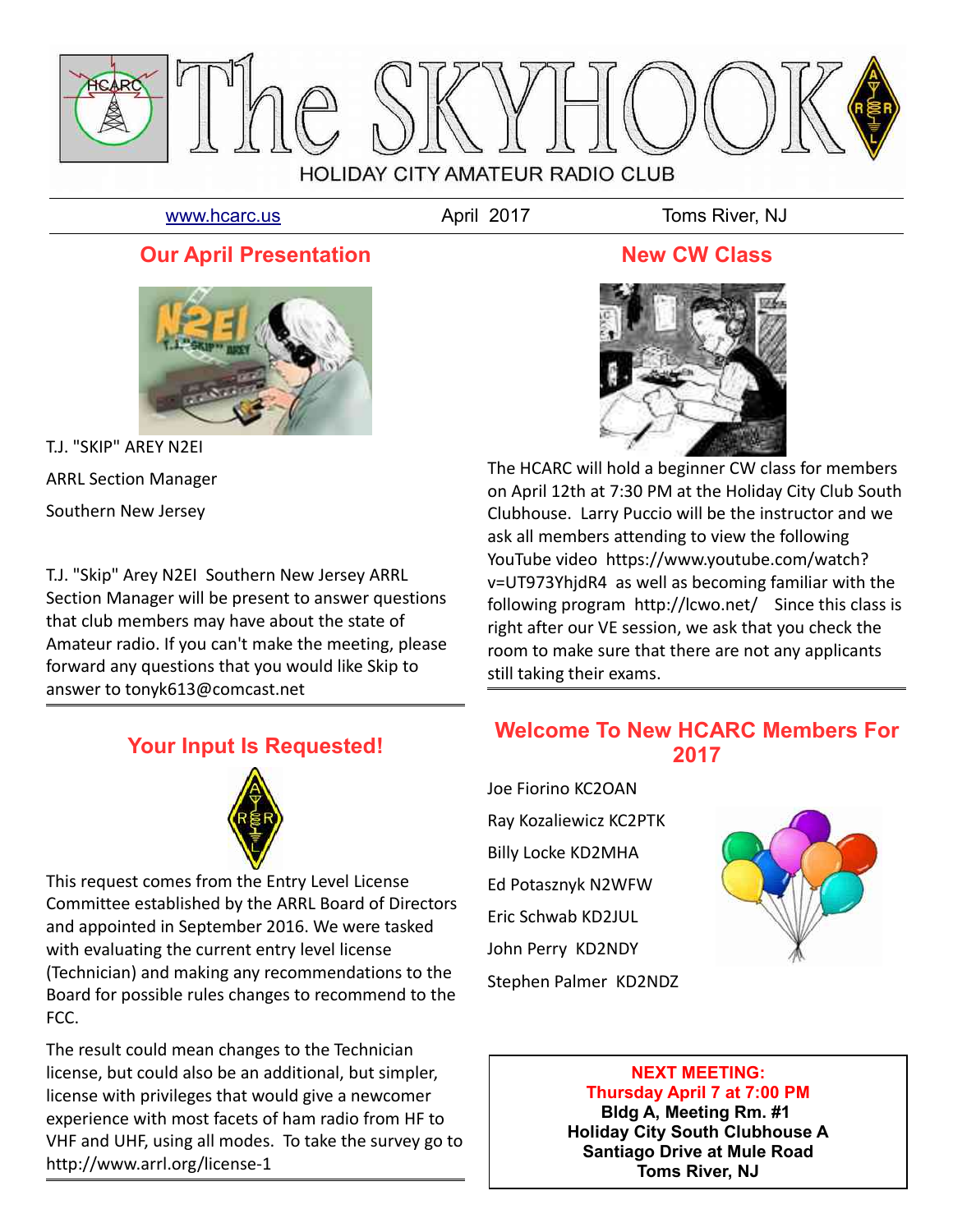## **Lunch Dates For April**

April 10 Noon Get-together at Holiday City Diner April 24 Noon Get-together at Lisa's Restaurant

#### **Presidents Corner**



 Next week I will be sending out a questionnaire to all HCARC members. I ask that everyone take the time to fill the survey out as it determines the way the club best serves you. I did the last survey in 2015 and hopefully with the survey being emailed I will get more input from the club membership. This will be compiled into a directory of each members area of expertise as well as their willingness to help new members. If there is anything that you don't want disclosed, don't write it down as I'm looking to not only have this sent out as sort of member directory, but also to be included on the HCARC website. One of the suggestions for the CW class which starts April 12, was suggested on the Tuesday night net. Another suggestion for a write up on the monthly club presentation for people not able to attend the monthly meeting has developed into the possibility of video recording the monthly presentations was also discussed on the weekly Tuesday night net. Again, we need the input of the membership on what you want your club to be.

# Joseph Cuff W2KWP Bernard Klocko KC3GDY Debra Klocko Donna Perry Grace Puccio Nancy Roberts Marjorie Stafiej





## **Happy Anniversary To:**

Mike KD2CDX & Susan Graber

## **Our Volunteer Examiners Session Report**



On 3/8/17, 3 applicants took their license exams. Matthew Minken, now KD2NEA, passed Technician, John Perry, now KD2NDY, passed Technician, and Stephen, Palmer, now KD2NDZ, passed both Technician and General. Congratulations to all, and welcome to amateur radio.

## **April Club Giveaway**

 We have the following items that were donated to the club looking for a new home. Each paid HCARC member will receive one entry for each item. If you are not able to attend the meeting, send an email to tonyk613@comcast.net and the item(s) that you would like an entry for. The following items are available

Yaesu FT 107 Transceiver

MFJ Versatuner

LDG AT 200 Pro II Auto Tuner

#### 73, Tony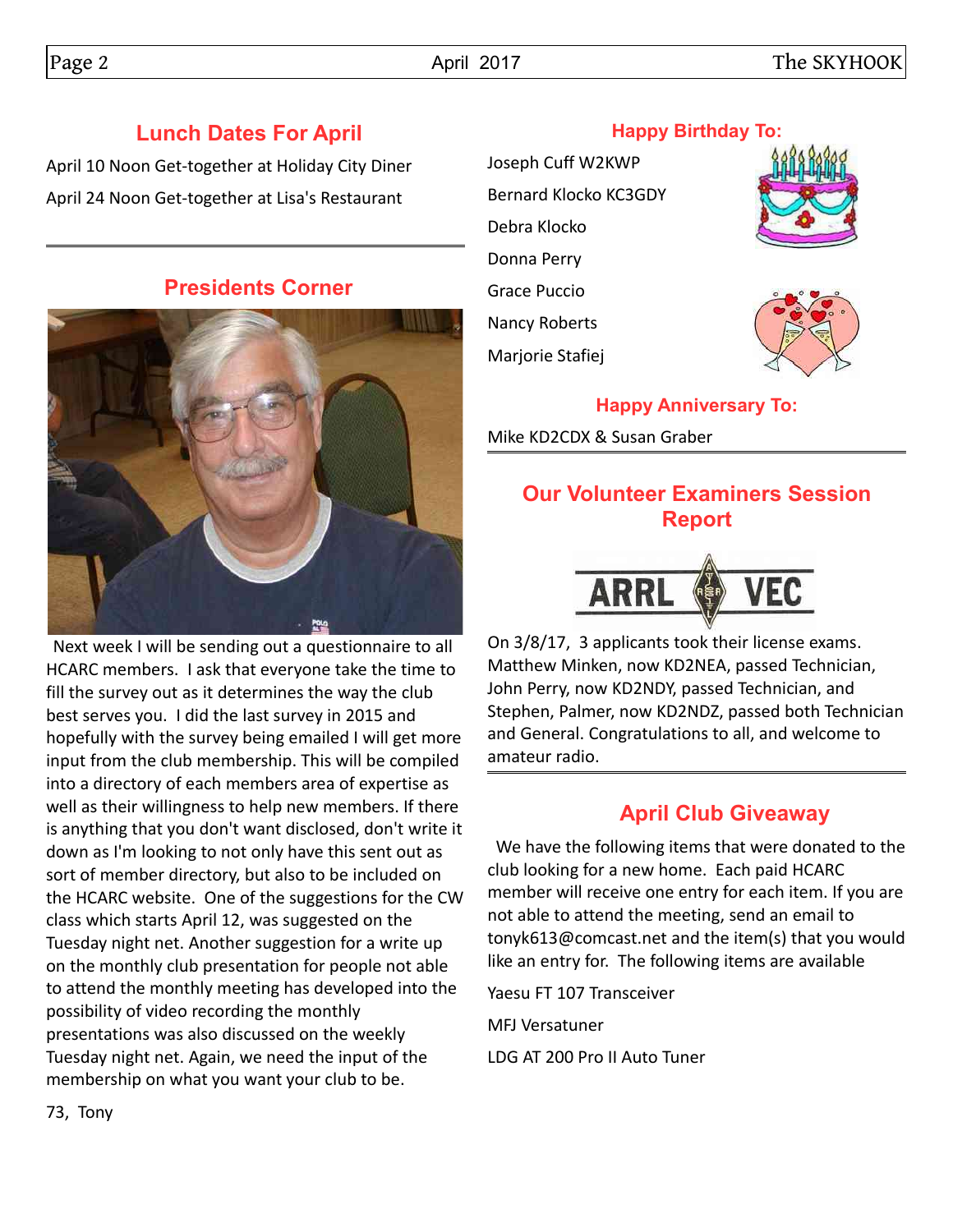## **Ocean County ARES® News**

– April, 2017

The next meeting of Ocean County ARES will be Wednesday Evening, April 19th, at 7:00 PM. The meeting place is the Ocean County EOC, Robert J. Miller Airpark, Berkeley Township. Refreshments will be provided.

On May 20 and 21 (Saturday and Sunday), the MS-170 Bicycle Tour will be launched from Monmouth University, traverse through Ocean County and stay overnight at Pinelands Regional Schools in Tuckerton. On Sunday, the tour will leave Pinelands and end at the Coast Guard Station, Cape May. Holger, K2HES, has taken over communications coordination for the event and anyone desiring to provide comm support should email Holger at [info@nject.us](mailto:info@nject.us)

MS is changing some of the priorities for what points need comm support, so assignments cannot be made at this time. Remember, support is needed for both days and if you can provide support for one or two days, it would be great.

73 de WX2NJ

Bob Murdock

Ocean County Amateur Radio Emergency Service® EC

## **DRATS And ARES. What, Why And How.**

Interest in the ARES DRATS has seemed to dwindle. Since we have some new members, I thought I would rekindle some interest in it. Remember, it's a great way to communicate as a group privately in an emergency as well without the need to group text, etc and the server is on 24/7/365 and has been running for years with the exception of some routine software updates.

#### **What is DRATS?**

D-RATS is communication software that allows HAM stations to communicate via D-STAR radios, internet, KISS mode TNC and even DV-Dongles, using low speed data. D-RATS also provides for transferring of files, emails and forwarding of messages from one user to another, automatically. It can also be a message hub, allowing users to message others in the group.

[Continued on page 4]

#### **[Our VE Crew](mailto:lpuccio1@comcast.net?subject=VE)**

Larry [K2QDY](mailto:lpuccio1@comcast.net) (Liaison) 732-349-2950, Urb [W1UL,](mailto:urb@W1UL.com) John [KQ4WR,](mailto:kq4wr@arrl.net) Stan [KB2PD,](mailto:kb2pd@hotmail.com) Steve [N2WLH,](mailto:n2wlh@yahoo.com) Murray [KD2IN,](mailto:murraykd2in@comcast.net) Paul [N2QXB,](mailto:n2qxb@juno.com) Larry [WA2VLR,](mailto:lloscalz@optonline.net) Tony [KD2GSO.](mailto:tonyk613@comcast.net) *License exams are given by appointment at 7pm on the second Wednesday of each month at Holiday City South Clubhouse, Bldg A, which is at the corner of Mule Rd. and Santiago Dr. Call Larry Puccio, K2QDY, at 732-349-2950 for information. Directions: From either Route 37 W or Davenport Road, take Mule Road to Santiago Drive. Turn into the parking lot from Santiago Drive, and park near the pool. Enter the building nearest the intersection.*

#### **CLUB COMMITTEES**

| Refreshments:       | John Rogers & Tony Kuzinski |                             |  |  |  |  |
|---------------------|-----------------------------|-----------------------------|--|--|--|--|
| Webmaster:          |                             | Steve N2WLH N2WLH@yahoo.com |  |  |  |  |
| Publicity:          | Paul N2QXB                  | 732-279-3911                |  |  |  |  |
| Programs:           | Tony <b>KD2GSO</b>          | 732-930-5779                |  |  |  |  |
| Sunshine:           | Dave WA2DJN                 | WA2DJN3@verizon.net         |  |  |  |  |
| Field Day:          | Larry <b>K2QDY</b>          | 732-349-2950                |  |  |  |  |
| <b>VE Sessions:</b> | Larry <b>K2ODY</b>          | 732-349-2950                |  |  |  |  |
| Membership:         | Doug <b>KC2TZC</b>          | 732-928-2316                |  |  |  |  |
|                     |                             |                             |  |  |  |  |

#### **Holiday City Amateur Radio Club Toms River, New Jersey**

|                        | Web Site www.hcarc.us |                                |                     |  |  |  |
|------------------------|-----------------------|--------------------------------|---------------------|--|--|--|
| President              | Tony Kuzinski         | KD <sub>2</sub> GSO            | 732-930-5779        |  |  |  |
| Vice President         | Paul Hansen           | N <sub>2Q</sub> X <sub>B</sub> | 732-279-3911        |  |  |  |
| Treasurer              | Larry Puccio          | K <sub>2QDY</sub>              | 732-349-2950        |  |  |  |
| Secretary              | Marge Penn            | <b>KD2LNT</b>                  | 732-736-5953        |  |  |  |
| <b>Executive Board</b> | Doug Poray            | <b>KC2TZC</b>                  | 732-928-2316        |  |  |  |
| <b>Executive Board</b> | John Roberts          | KQ4WR                          | 732-350-1162 ext 33 |  |  |  |
| W2HC Trustee           | Larry Puccio          | K <sub>2</sub> ODY             | 732-349-2950        |  |  |  |
|                        |                       |                                |                     |  |  |  |

Membership is open to all interested persons. Ham license is not required. Dues are \$25.00 per year, payable Jan  $1<sup>st</sup>$ . Members joining during the year will have the dues prorated. Family membership \$30.00 per family. ----------------------------------------------------------

Meetings are held on the first Thursday of every month, at 7:00 pm. Location: Meeting Room #1 in the Holiday City South Clubhouse. Directions: From either Route 37 W or Davenport Road, take Mule Road to Santiago Drive. Turn into the parking lot from Santiago Drive and park near the pool. Enter the building nearest the street corner.-

The SKYHOOK is published monthly as the HCARC's official newsletter. Editor and Publisher:

John Roberts [KQ4WR](mailto:kq4wr@arrl.net) 7 Lincoln Ct. Whiting, NJ 08759-1505 e-mail [KQ4WR@arrl.net](mailto:KQ4WR@arrl.net) 732 350-1162 ext 33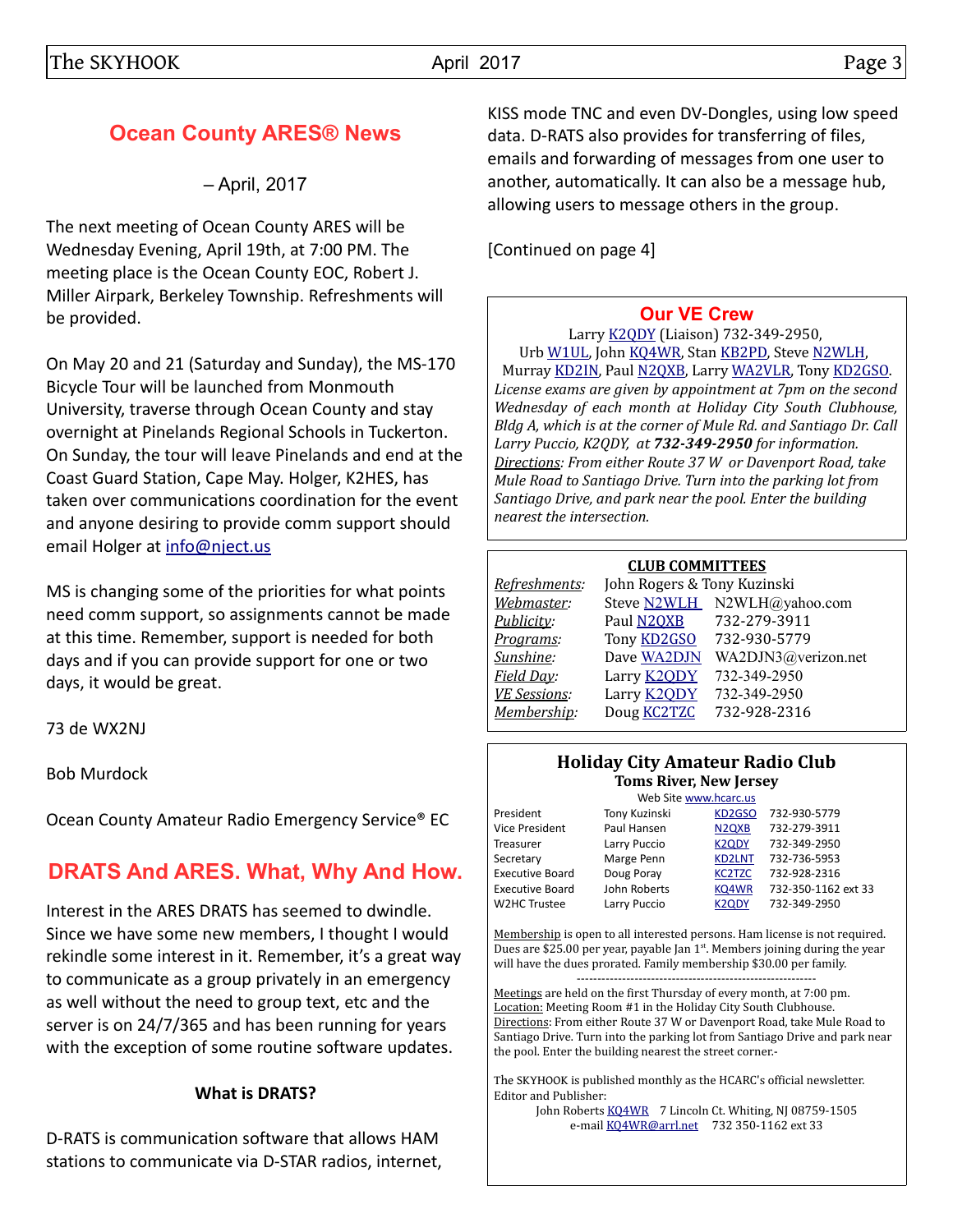[Continued from page 3]

#### **Why use DRATS?**

It's packed with some good features. It can operate with or without the internet (without if you have a DSTAR radio). It can ICS radiograms faster than voice, leaving the frequency open for priority traffic. It is pretty simple to set up with the instructions I have to give out.

**How?**

#### INSTRUCTIONS:

[https://www.dropbox.com/s/juxrn07znaqox7m/D-RATS](https://www.dropbox.com/s/juxrn07znaqox7m/D-RATS%20Page%202%20Instructions%20(1).txt?dl=0) [%20Page%202%20Instructions%20%281%29.txt?dl=0](https://www.dropbox.com/s/juxrn07znaqox7m/D-RATS%20Page%202%20Instructions%20(1).txt?dl=0)

NOTE: The instructions above contain the correct IP address for the ARES DRATS SERVER.

It changed from the first instruction sheet and is now 71.172.165.114

 If you are part of the ARES Yahoo group, you have access to the zipped file here at this address that contains all the ins and outs after you install it per the instructions above:

[https://xa.yimg.com/df/OCARES/DRATS+lessons.zip?](https://xa.yimg.com/df/OCARES/DRATS+lessons.zip?token=gEEtPbNch6m1eHgffQhL3wq_DmtYtMzc2oQOxi8rVac8BCJtxYsUWsACNI39D_6zUOffLSeiNhpPZop7p4SNih3bFE3kovchK81uWCub7KIsOSK1vzeGvA&type=download) token=gEEtPbNch6m1eHgffQhL3wq\_DmtYtMzc2oQ Oxi8rVac8BCJtxYsUWsACNI39D\_6zUOffLSeiNhpP [Zop7p4SNih3bFE3kovchK81uWCub7KIsOSK1vzeGv](https://xa.yimg.com/df/OCARES/DRATS+lessons.zip?token=gEEtPbNch6m1eHgffQhL3wq_DmtYtMzc2oQOxi8rVac8BCJtxYsUWsACNI39D_6zUOffLSeiNhpPZop7p4SNih3bFE3kovchK81uWCub7KIsOSK1vzeGvA&type=download) [A&type=download](https://xa.yimg.com/df/OCARES/DRATS+lessons.zip?token=gEEtPbNch6m1eHgffQhL3wq_DmtYtMzc2oQOxi8rVac8BCJtxYsUWsACNI39D_6zUOffLSeiNhpPZop7p4SNih3bFE3kovchK81uWCub7KIsOSK1vzeGvA&type=download)

The ARES DRATS server is hosted at my home QTH on a \$35 Raspberry Pi computer drawing less than 20 watts of power.

Keith, KC2OON

SNJ ARES ASEC, Severe Weather Coordinator

Ocean County ARES Asst. EC Ocean County Skywarn Asst. Coordinator

### **Meet Carl LeFevre**

*A Meet The Members article by Doug Poray KZ2TZC*



Carl Lefevre became involved in amateur radio at an early age. A student in Carl's high school was a ham radio operator which encouraged him to be first licensed in 1963.

 Carl's call sign is WA2IQE and he holds a General Class License. He uses an Icom 746-Pro transceiver with a dipole antenna. Carl's favorite bands are 20 meter and 40 meter operating in the CW mode. He is also interested in 2 meter operation and can often be heard participating in the Holiday City Amateur Radio Net.

Most memorably Carl enjoyed using ham radio while attending radio school at Skaggs Island CA.

Aside from amateur radio, he enjoys reading mystery stories and is involved in collecting classic fountain pens.

Carl was stationed at the Naval Security Group Activity at a R.A.F. airfield in Edzell, Scotland. He remembers Scotland as a beautiful country and recalls going to the highlands to see the vast fields of heather. Carl also enjoyed trips to Edinburgh and London, England.

In his professional career as a Clinical and School Certified Psychologist, Carl worked in the mental health departments at Pennsylvania and Episcopal hospitals in Pennsylvania. He also accepted a position as a school-certified psychologist in the NJ Public Schools, retiring in 2005 after completing 25 years of service.

Carl enjoys the camaraderie with club members and participates in interesting discussions.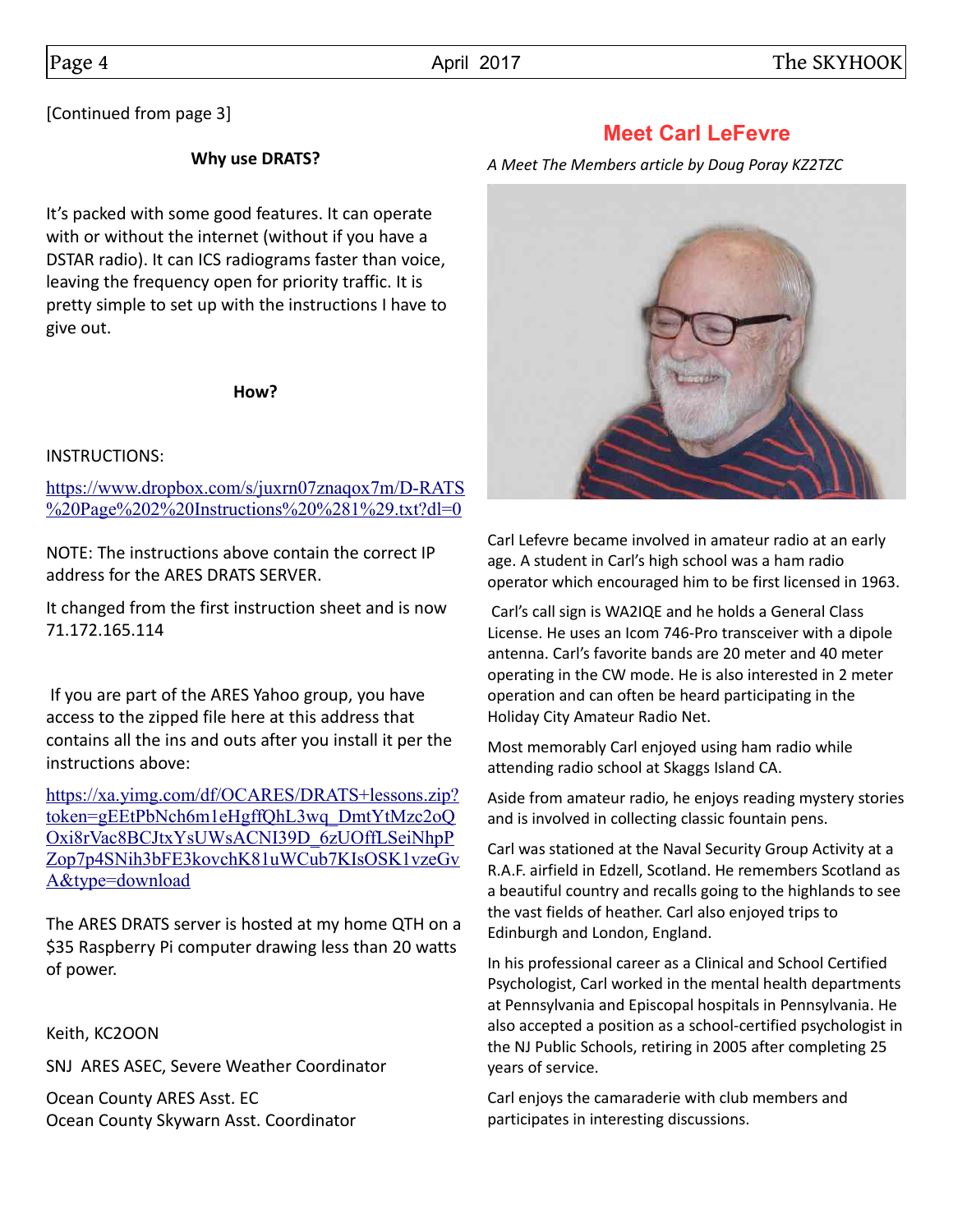## **DX Opportunities For April**

| <b>Begin</b> | End    | <b>Call Sign</b>   | <b>Entity</b>    | C             |        |    | <b>ITU CQ Grid</b> | <b>Miles</b> | Dir        | <b>IOTA</b> | <b>Modes</b> | <b>Bands</b> |
|--------------|--------|--------------------|------------------|---------------|--------|----|--------------------|--------------|------------|-------------|--------------|--------------|
| Mar 25       | Apr 22 | 3D2AG/p            | Rotuma           | 0C            | 56     | 32 | RH93aa             | 7898         | W          | OC-016      |              | $160 - 6m$   |
| Apr 03       | Apr 05 | 4W/YB3MM           | Timor Leste      | 0C            | 54     | 28 | PI21sk             | 9954         | NW         | OC-048      | D            |              |
| Mar 14       | Apr 12 | 5H3MB              | Tanzania         | AF            | 53     | 37 | KI93sa             | 7787         | E          |             | <b>CSR</b>   | $80 - 10m$   |
| Mar 25       | Apr 20 | 8P6DR              | Barbados         | NА            | 11     | 8  | GK01gm             | 2164         | SSE        | NA-021      | CR           | $80 - 10m$   |
| Apr 01       | Apr 30 | 9N1MD              | Nepal            | AS            | 42     | 22 | NL27mm             | 7592         | <b>NNE</b> |             |              |              |
| Apr 25       | May 06 | A25UK              | <b>Botswana</b>  | AF            | 57     | 38 | KG28ma             | 7660         | <b>ESE</b> |             | <b>CSR</b>   | $160 - 10m$  |
| Mar 29       | Apr 17 | AH <sub>2</sub> P  | Guam             | <sub>OC</sub> | 64     | 27 | QK24ma             | 7939         | <b>NW</b>  | OC-026      |              |              |
| Apr 02       | Apr 06 | CE0Y/W1MJ          | Easter I         | SA            | 63     | 12 | DG52hv             | 5158         | SSW        | SA-001      | С            | $40 - 15m$   |
| Apr 18       | Apr 25 | D4T                | Cape Verde Is    | AF            | 46     | 35 | <b>HK86aa</b>      | 3430         | <b>ESE</b> | AF-086      | <b>CSD</b>   | $80 - 10m$   |
| Apr 28       | May 13 | E51AND etc         | South Cook Is    | 0C            | 62     | 32 | BG08cs             | 6927         | <b>WSW</b> | $OC-013$    | S            | 160-10m      |
| Apr 09       | Apr 16 | EA6/F5SGI          | Balearic Is      | EU            | 37     | 14 | JM19mm             | 3968         | ene        | EU-004      | C            |              |
| Apr 07       | Apr 16 | FS/W7NZJ           | St Martin        | NА            | 11     | 8  | FK88ma             | 1660         | <b>SSE</b> | NA-105      | CD           | 40-10m       |
| Apr 15       | Apr 22 | GT4BRS             | Isle of Man      | EU            | 27     | 14 | I074sa             | 3285         | <b>NE</b>  | EU-116      | CS           | 160&60m      |
| Apr 14       | Apr 16 | <b>H91IT</b>       | Panama           | NА            | 11     | 7  | FJ09ga             | 2163         | S          | NA-072      | CS           | $40 - 10m$   |
| Apr 07       | Apr 15 | J5B & J5W          | Guinea Bissau    | AF            | 46     | 35 | IK22ma             | 4070         | E          | AF-020      | <b>CSR</b>   | $40 - 6m$    |
| Apr 01       | Apr 08 | <b>J68HZ</b>       | St Lucia         | <b>NA</b>     | 11     | 8  | FK93mu             | 1976         | <b>SSE</b> | NA-108      | <b>CSR</b>   | $160 - 6m$   |
| Apr 14       | Apr 23 | <b>J88PI</b>       | St Vincent       | <b>NA</b>     | 11     | 8  | FK92ho             | 2047         | <b>SSE</b> | NA-025      | S            | $40 - 10m$   |
| Mar 29       | Apr 10 | KH2BY              | Guam             | 0C            | 64     | 27 | QK24ma             | 7939         | <b>NW</b>  | OC-026      |              | $80 - 6m$    |
| Apr 22       | Apr 26 | <b>OFØKA</b>       | Aland Is         | EU            | 18     | 15 | KP20me             | 4167         | NE         | EU-002      | CD           | HF&60m       |
| 06<br>Apr    | Apr 10 | OX/SM7RYR          | Greenland        | <b>NA</b>     | XX     | 40 | GP43aa             | 1839         | <b>NNE</b> |             |              | 17&15m       |
| 06<br>Apr    | Apr 12 | P29VXG             | Papua New Guinea | OC.           | 51     | 28 | QI04mm             | 9209         | <b>NW</b>  | OC-008      |              |              |
| Apr 02       | Apr 08 | PJ7/VA3QSL         | St Martin        | NA            | $11\,$ | 8  | <b>FK881b</b>      | 1655         | <b>SSE</b> | NA-105      | CSD          | $40 - 6m$    |
| Apr 06       | Apr 18 | S79Z               | Seychelles       | AF            | 53     | 39 | LI86aa             | 8477         | <b>ENE</b> | AF-024      | <b>CS</b>    | $160 - 10m$  |
| Mar 14       | Apr 04 | T2AQ & T2QR        | Tuvalu           | OC.           | 65     | 31 | RI91hh             | 7513         | W          | $OC-015$    | <b>CSR</b>   | 80-10m       |
| Mar 23       | Apr 13 | T <sub>2</sub> TT  | Tuvalu           | OC            | 65     | 31 | RI91hh             | 7513         | W          | $OC - 015$  | S            |              |
| Apr 11       | Apr 13 | <b>T32AZ</b>       | East Kiribati    | OC.           | XX     | 31 | BI50aa             | 5925         | WSW        | OC-024      |              |              |
| Apr 14       | Apr 21 | T88UW etc          | Palau            | <sub>OC</sub> | 64     | 27 | PJ77bi             | 8704         | <b>NW</b>  | OC-009      | CS           | 160-6m       |
| Apr 21       | May 15 | TG9/VE7BV          | Guatemala        | <b>NA</b>     | 12     | 7  | EK44so             | 2008         | <b>SW</b>  |             |              | $20 - 12m$   |
| Apr 24       | May 01 | V4/W1CDC           | St Kitts & Nevis | <b>NA</b>     | 11     | 8  | FK87pg             | 1715         | <b>SSE</b> | NA-104      | C            | $160 - 10m$  |
| Mar 16       | Apr 05 | <b>V47JA</b>       | St Kitts & Nevis | <b>NA</b>     | 11     | 8  | FK87qh             | 1713         | SSE        | NA-104      | S            | $160 - 6m$   |
| Mar 19       | Apr 01 | <b>V47JR</b>       | St Kitts & Nevis | NA.           | 11     | 8  | FK87qh             | 1713         | SSE        | NA-104      | CS           | $80 - 6m$    |
| Mar 19       | Apr 03 | <b>V633KS</b>      | Micronesia       | OC.           | 65     | 27 | QJ98aa             | 7743         | <b>WNW</b> | $OC-011$    | <b>CSR</b>   | $160 - 10m$  |
| Apr 04       | Apr 06 | V73/WW6RG          | Marshall Is      | OC.           | 65     | 31 | RJ39me             | 7268         | <b>WNW</b> | OC-029      | $\mathsf{S}$ | 40&20m       |
| Apr 02       | Apr 07 | VP2MKX             | Montserrat       | <b>NA</b>     | 11     | 8  | FK86vs             | 1758         | <b>SSE</b> | NA-103      |              | 17&15m       |
| Apr 11       | Apr 18 | VP5/K3NK           | Turks & Caicos   | NA            | 11     | 8  | FL42aa             | 1247         | S          | NA-002      | <b>CSD</b>   | $80 - 10m$   |
| Apr 12       | Apr 26 | XW4XR              | Laos             | AS            | 49     | 26 | OK18ga             | 8430         | N          |             | CR           | $160 - 10m$  |
| Apr 06       | Apr 17 | YJ0YM              | Vanuatu          | 0C            | 56     | 32 | RH42ah             | 8457         | W          | OC-035      | <b>SRP</b>   | $80 - 6m$    |
| Apr 29       | May 06 | ZF <sub>2</sub> AB | Cayman Is        | <b>NA</b>     | 11     | 8  | EK99jm             | 1472         | SSW        | NA-016      |              |              |

MODES: C=CW, D=Digital, F=FM, J=JT, P=PSK, R=RTTY, S=SSB

## **DX Report**

The end of March saw a minor increase in solar flux, which allowed a "band opening" on 10 meters, but most activity was on 20 and 40 meters, and April will likely continue the downward slope of the solar cycle.